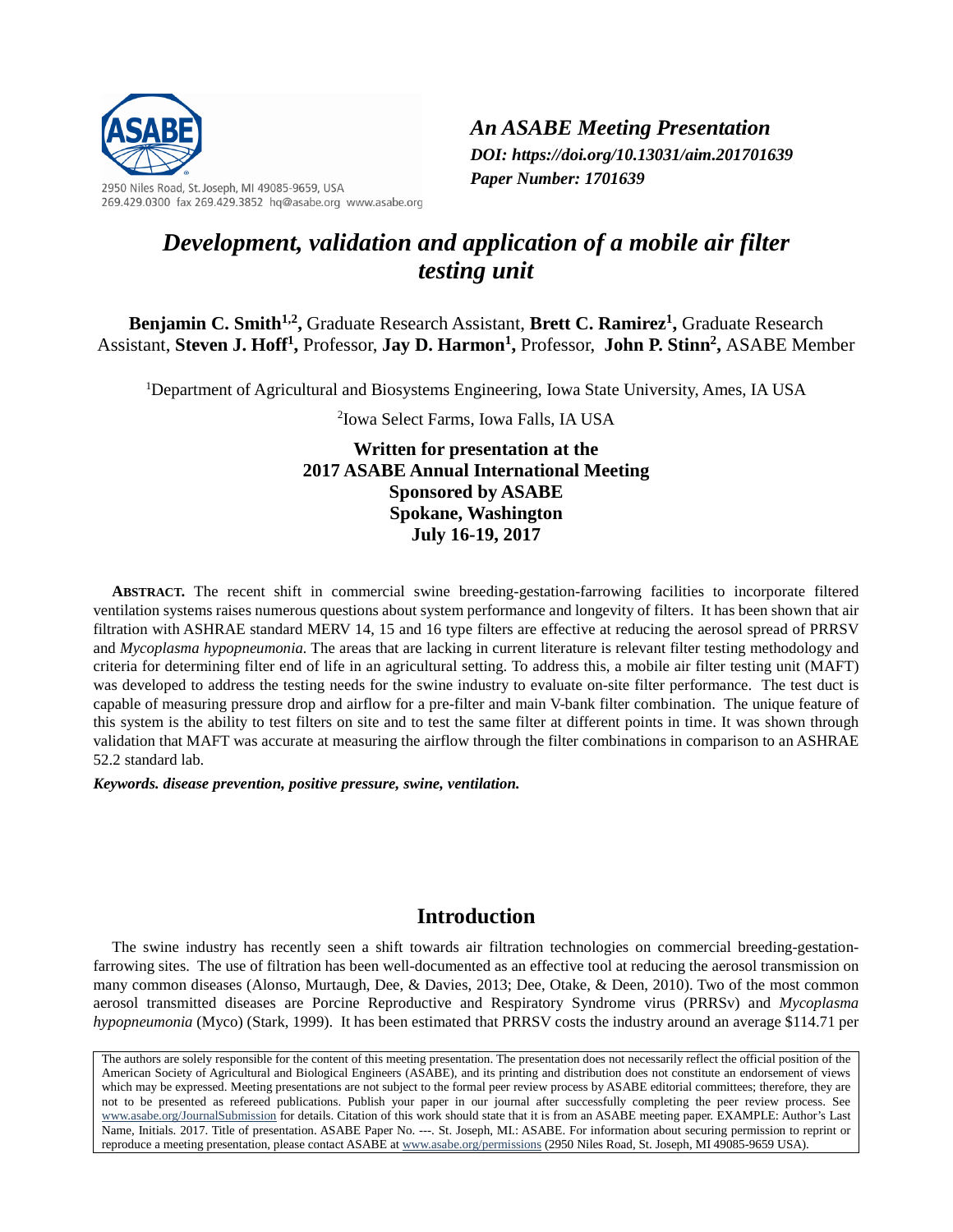sow per year (Holtkamp et al., 2012). Myco is commonly found as a respiratory issue and can be a factor in chronic respiratory illness during all stages of production (Neumann, Ramirez, & Schwartz, 2009).

The utilization of air filters to prevent aerosol disease transmission has been proven effective in recent literature using MERV rated HVAC type filters (Dee et al., 2010). The common categories seen in literature include MERV 8 pleated prefilters for stage 1 filters and MERV 14, 15 and 16 pleated v-bank filters as second stage filters (Dee et al., 2010).

Outside of the agricultural industry air filtration is common in many different ventilation systems. Many commercial HVAC systems in the United States use similar filters to the swine industry (Fisk, 2013). Although these systems differ greatly in the equipment used and in the equipment's performance. The typical design value for airflow in an industrial HVAC situation is  $0.94 \text{ m}^3$  s<sup>-1</sup> (2,000 CFM) with a pressure drop of 99.5 Pa (0.40 in. wc). ASHRAE standard 52.2 mandates that for resistance testing the airflow through the filter, typical rated airflow for commonly used filters is 0.94  $\text{m}^3$  s<sup>-1</sup> (2,000) CFM )(ASHRAE, 2012). This standard poses immense issues for the swine industry to easily relate standard testing results to on-farm performance.

Even with recent breakthroughs in agricultural fan performance technology, common commercial swine farm ventilation systems cannot perform near the level of common HVAC systems for total pressure across the fans, thus creating an issue with the evaluation of filter performance. The objectives of this study were to design a portable test duct specifically designed to measure filter resistance at filter pressure drops typical of the swine industry *in situ*, validate the test duct, and develop the application methods for the results gathered from the duct.

# **Methods**

MAFT's design was based on the ASHRAE 52.2 standard (2012), without the section needed for mixing orifices, particle counters, and particle generators. To further shorten the overall duct length, computational fluid dynamics modeling was used to qualitatively compare different duct lengths between the entry transition and the filter and then the filter and the downstream precision nozzle at 1.22 m, 1.52 m, 1.83 m, and 2.13 m (48, 60, 72 and 84 in.). Based on visual inspection of velocity profiles and turbulence intensity contours, the length of the duct sections were selected. The duct sections for entry transition to filter measured 1.83 m (72 in.) section 1, the filter housing section measured 0.610 m (24 in.) section 2, the section for filter to upstream of precision nozzle measured 1.52 m (60 in.) section 3, and the downstream section from the precision nozzle measured 1.22 m (48 in.) section 4 (fig 1). The duct cross sectional dimensions were 0.610 m by 0.610 m (24 in. by 24 in.) over the entire length.







MAFT was mounted inside a 7.32 m (24 foot) long enclosed trailer. The intake side of the blower was connected to the trailer with an 0.203 m (8 in.) diameter flex hose to a PVC pipe through the trailer nose with two filter grids located on the inside of the trailer so that the radial blower only pulled air through the filter grids. A 3 hp radial blower and generator was mounted in the back of the truck pulling the trailer. The exhaust side was also attached to the trailer with 0.203 m (8 in.) diameter flexible duct to a PVC pipe to the trailer. The PVC pipe was connected to a custom entry transition from 0.203 m (8in.) diameter pipe to a 0.610 m by 0.610 m (24 in. by 24 in.) duct using a duct boot adapter and clear acrylic. The four duct sections were constructed out of clear acrylic with an angle-iron frame for support. A flow straightener was constructed out of 0.051 m (2 in.) diameter Schedule 80 PVC pipe in the upstream side of the entry duct section. The filter containing section had a stainless steel single filter grid with spring clips installed four inches from the upstream side. A precision nozzle was mounted between the third and fourth duct sections using a custom built sheet metal flange.

For instrumentation, a custom interface was developed in visual basic for applications (VBA) to read temperature and relative humidity (HMP 110, Vaisala) upstream of the entry section in the 8 in. diameter pipe, barometric pressure (Model 276 Setra Inc.) inside the trailer, differential pressure across the filter using three pitot tubes 0.305 m (12 in.) upstream and 0.660 m (26 in.) downstream of the filter (Model 267, Setra Inc.), and differential pressure drop across the precision nozzle with pitot tubs 0.305 m (12 in.) upstream and taps in the nozzle (Model 267, Setra Inc.). A 16-bit data acquisition board (16082AO, Measuring Computing Corporation) was used to read in each sensor input and to control the actuator on the dampener valve that controlled flow through the duct (M9108-GGA, Johnson Controls).

The interface used a PI loop to control the flow through the duct until the pressure drop across the filter reached the set point (0.15 in. wc). The custom code recorded all sensor data at 4 Hz for 15 s at that flow. The average of each input was used to calculate the flow through the duct eq. 1 (equation 38; ASHRAE, 2013). This flow value was then corrected to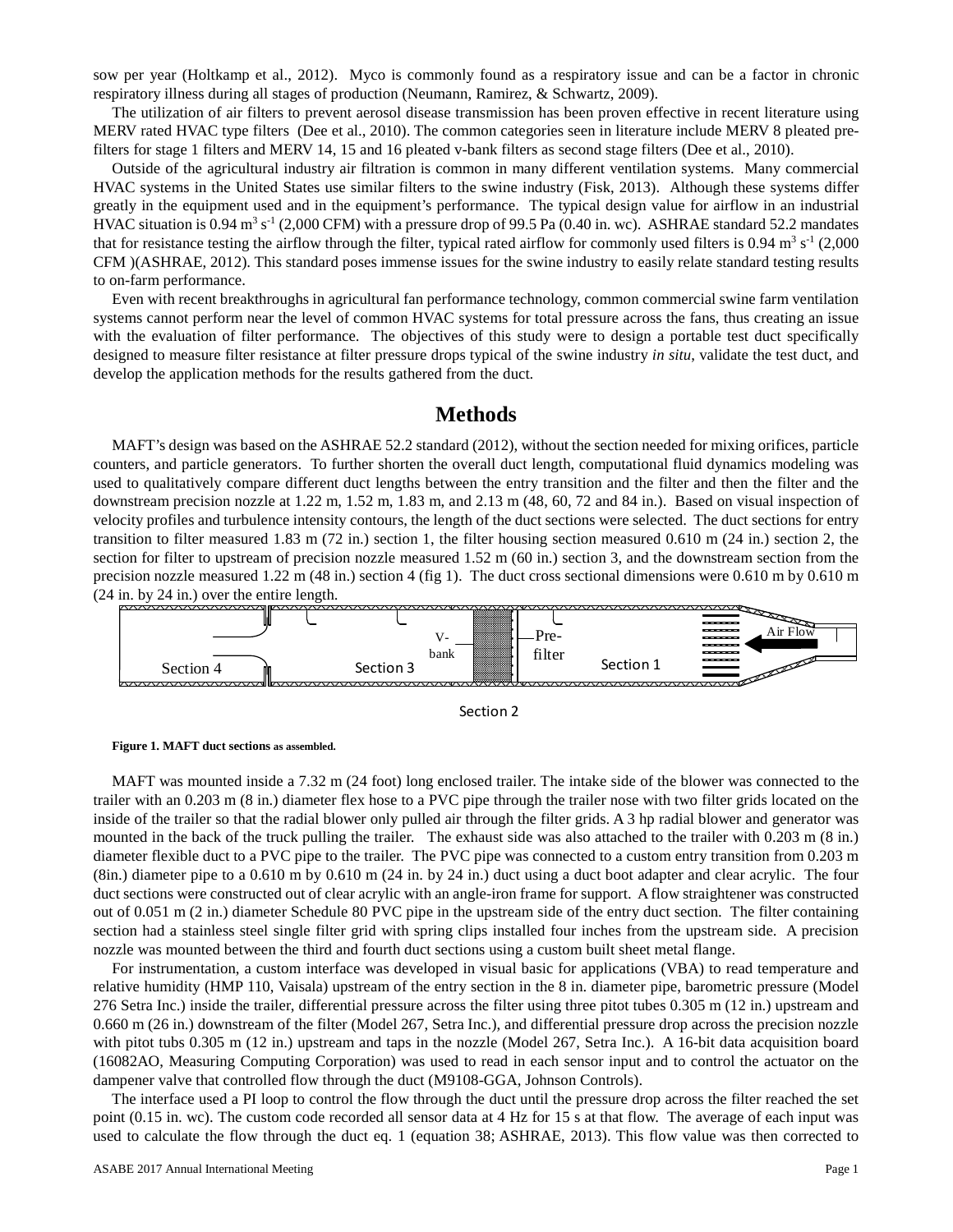standard operating conditions, eq. 2, before the calibration equation to reference value was applied.

$$
Q' = C_d \times (\pi d^2/4) \times \left(\frac{2\delta p}{\rho(1 - \beta^4)}\right)^{1/2}
$$
\n(1)

Where

| Q'         | = predicted air flow, $m^3s^{-1}$                                      |     |
|------------|------------------------------------------------------------------------|-----|
| $C_d$      | $=$ discharge coefficient (0.98)                                       |     |
| d          | $=$ nozzle diameter, m                                                 |     |
| D          | $=$ duct hydraulic diameter, m                                         |     |
| $\delta p$ | $=$ differential pressure across nozzle, Pa                            |     |
| $\rho$     | $=$ moist air density, kg m <sup>-3</sup>                              |     |
|            | $= d/D$                                                                |     |
|            | $Q_{std}$<br>$-\frac{\overline{P_{std}}}{\sqrt{1-\overline{Q_{std}}}}$ | (2) |
| Where,     |                                                                        |     |
| $Q_{std}$  | = corrected air flow to standard conditions, $m^3 s^{-1}$              |     |

W

| $Q_{std}$ | = corrected air flow to standard conditions, $m^3 s^{-1}$ |
|-----------|-----------------------------------------------------------|
| $P_{std}$ | $=$ Standard barometric pressure (101325 Pa)              |
| P         | $=$ actual barometric pressure, Pa                        |
| Pws       | $=$ saturation water vapor partial pressure, Pa           |
| Rh        | $=$ relative humidity of actual conditions. %             |
| т         | $=$ actual dry-bulb temperature, K                        |
| $T_{std}$ | $=$ standard dry bulb temperature conditions (294.25 K)   |

Before validation testing was started with MAFT, the entire duct section with precision nozzle was calibrated against BESS Labs (University of Illinois Urbana Champaign). Duct sections 2, 3, and 4 were taken for the calibration of the nozzle in the duct. A filter combination was also taken to create experimental flow conditions for the calibration. A total of 16 flows were recorded and used to create a calibration curve.

To validate MAFT, 34 filter combinations were tested in MAFT and then shipped to an ASHRAE 52.2 standard lab. For each testing, the pressure drop across the filters was set to 0.15 in. wc. The v-bank and pre-filters tested were of varying age on farms and varying flows rates.

#### **Results**

A unique calibration curve was created for MAFT based on the results of calibration at BESS Labs. The calibration curve resulted in an  $\mathbb{R}^2$  value exceeding 0.99 and when comparing the slope to unity it was found to be significantly different (p = 0.0021). The validation testing resulting in a 4% difference from the ASHRAE 52.2 standard lab with no trend on the differences noted across the wide range of flows measured, fig 2.



**Figure 2. MAFT flowrates and ASHRAE 52.2 certified lab flowrates for validation filter tests.**